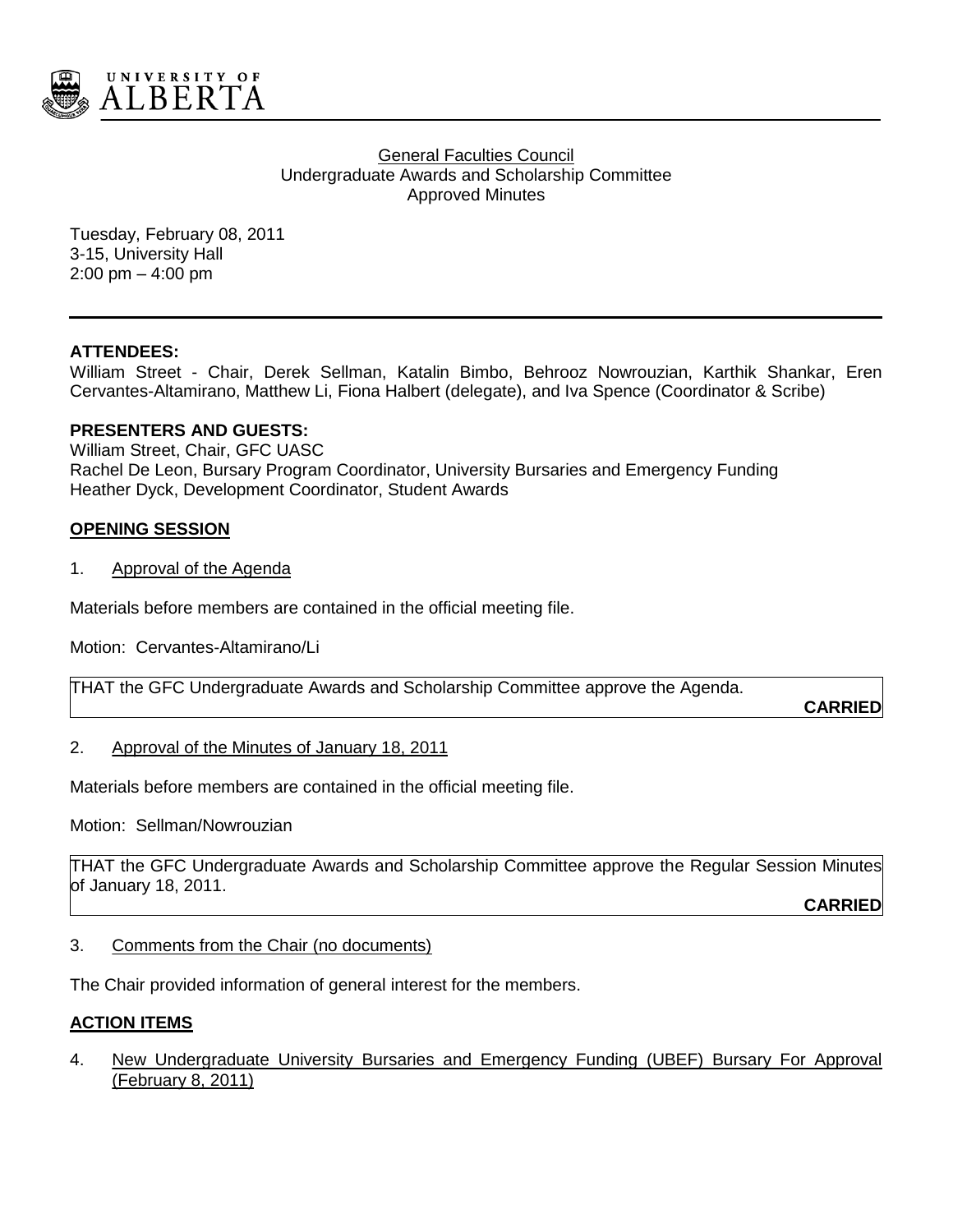Materials before members are contained in the official meeting file.

*Presenter:* Rachel De Leon, Bursary Program Coordinator, University Bursaries and Emergency Funding

*Purpose of the Proposal:* Approve new undergraduate bursaries.

New University Bursaries and Emergency Funding (UBEF) Bursaries for approval (Feb 8, 2011) 1. Mia McCracken Bursary

#### Motion: Shankar/Bimbo

THAT the GFC Undergraduate Awards and Scholarship Committee approve, under delegated authority from General Faculties Council, a new undergraduate bursary, to be effective immediately.

**CARRIED**

## 5. New Undergraduate Student Awards and Scholarships For Approval (February 8, 2011)

Materials before members are contained in the official meeting file.

*Presenter:* Heather Dyck, Development Coordinator, Student Awards

*Purpose of the Proposal:* Approve new undergraduate awards and scholarships

New Undergraduate Awards and Scholarships for Approval (February 8, 2011)

- 1. Sam Kolias and Family Community Service Leadership Awards in Engineering
- 2. Big Rock Brewery Golden Bears and Pandas Athletics Excellence Scholarship
- 3. Big Rock Brewery Golden Bears and Pandas Athletics Excellence Award
- 4. Support Our Students Award
- 5. University of Alberta Global Citizenship Scholarship for IBD International Students from the Aga Khan Academy
- 6. Reimer-Heck Rural Alberta Entrance Scholarship in Law
- 7. Spaner Family Memorial Award
- 8. Alberta School of Business Scholarship in Natural Resources, Energy and Environment
- 9. Bruce A Johnston Scholarship for Engineering Leadership
- 10. Florence MacKenzie Scholarship
- 11. Rama Murthy Memorial Scholarship

#### *Discussion:*

For the *University of Alberta Global Citizenship Scholarship for IBD International Students from the Aga Khan Academy* members questioned the phrasing regarding the "Tuition and mandatory non-instructional fees." Following the meeting the Awards Office confirmed that the value should be reworded to state "Tuition from \$12,000 to a maximum of \$40,000 per year for four years" aligning the language of this award with one approved by GFC UASC at its meeting in January.

For the *Spaner Family Memorial Award* a member noted that the degree associated with this award should not be the "Bachelor of Medicine" but rather a "Doctor of Medicine (MD)". Following the meeting the Awards Office confirmed that the "Doctor of Medicine (MD)" is the correct degree name. A number of other editorial amendments were made to the awards before members.

Motion: Sellman/Cervantes-Altamirano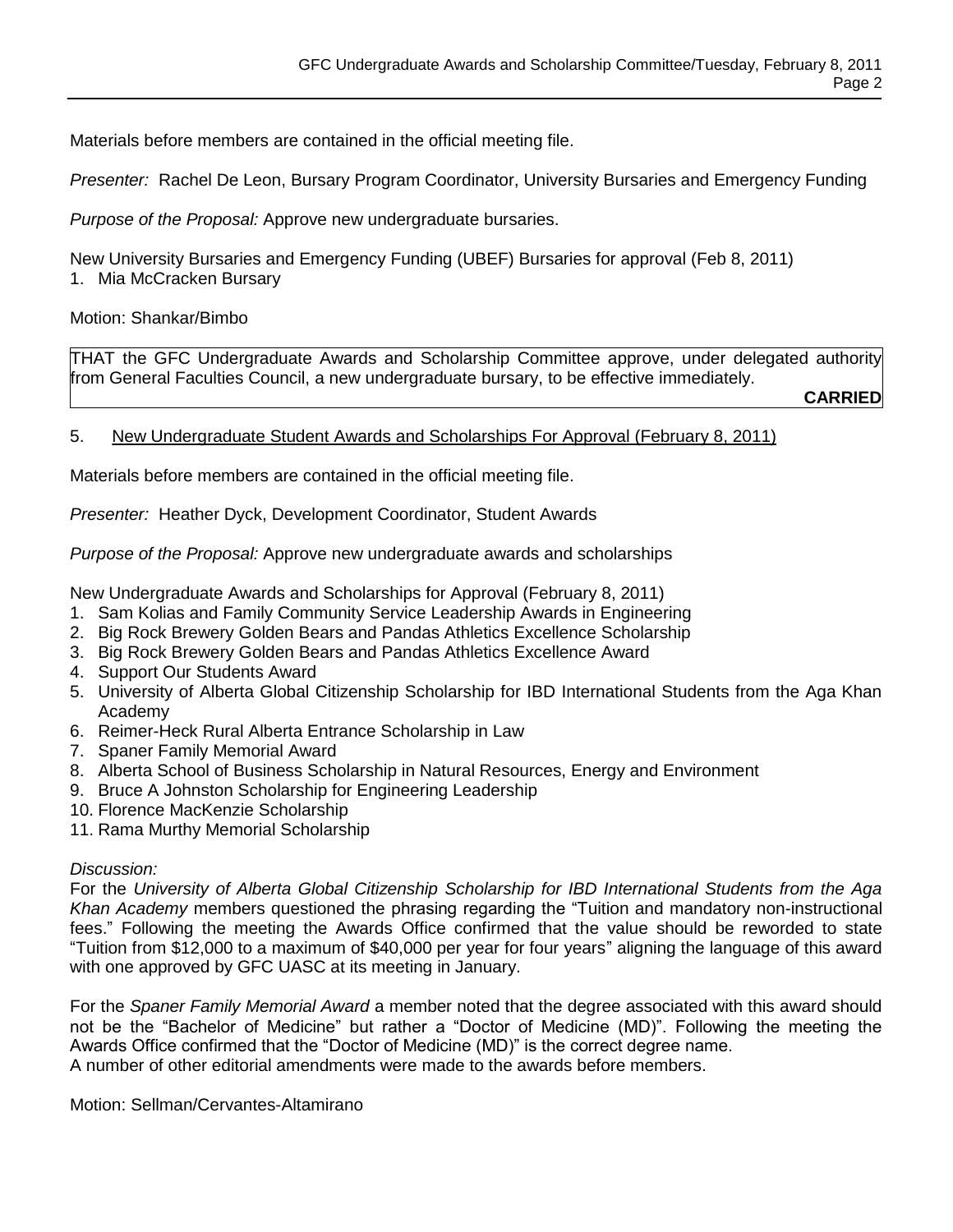THAT the GFC Undergraduate Awards and Scholarship Committee approve, under delegated authority from General Faculties Council new undergraduate awards and scholarships, as set forth in Attachment 2 and as amended, to be effective immediately.

**CARRIED**

6. Amendments to Existing Undergraduate Student Awards and Scholarships for Approval (February 8, 2011)

Materials before members are contained in the official meeting file.

*Presenter:* Heather Dyck, Development Coordinator, Student Awards

*Purpose of the Proposal:* To approve amendments to existing undergraduate awards and scholarships.

Existing Undergraduate Awards and Scholarships for Approval (February 8, 2011)

- 1. Noreen Tusz Memorial Award
- 2. Muriel Shortreed Scholarship in Human Ecology/Education

*Discussion:*

A couple of editorial amendments were made to the existing awards.

Motion: Nowrouzian/Bimbo

THAT the GFC Undergraduate Awards and Scholarship Committee approve, under delegated authority from General Faculties Council amendments to existing undergraduate awards and scholarships, as set forth in Attachment 2 and as amended, to be effective immediately.

#### **CARRIED**

#### **DISCUSSION ITEMS**

#### 7. Question Period

The Chair advised the Committee that the UAPPOL Policy suite which had been considered at the January meeting of GFC UASC was approved by the GFC Executive Committee at its meeting on February 7, 2011. There was a suggested change with respect to the term "nominator" to mean those responsible for *selecting* as per current practice in at the University of Alberta related to awards and bursaries.

When the UAPPOL policy suite was before members in January the Chair alluded to information which is noted on transcripts. The Chair indicated that there has been some discussion across campus regarding which awards appear on University transcripts. This is an issue which may come to the Committee for discussion at some point in the future.

#### **INFORMATION ITEMS**

8. Items Approved by the GFC Undergraduate Awards and Scholarship Committee by E-mail Ballots (non-debatable)

No items to date.